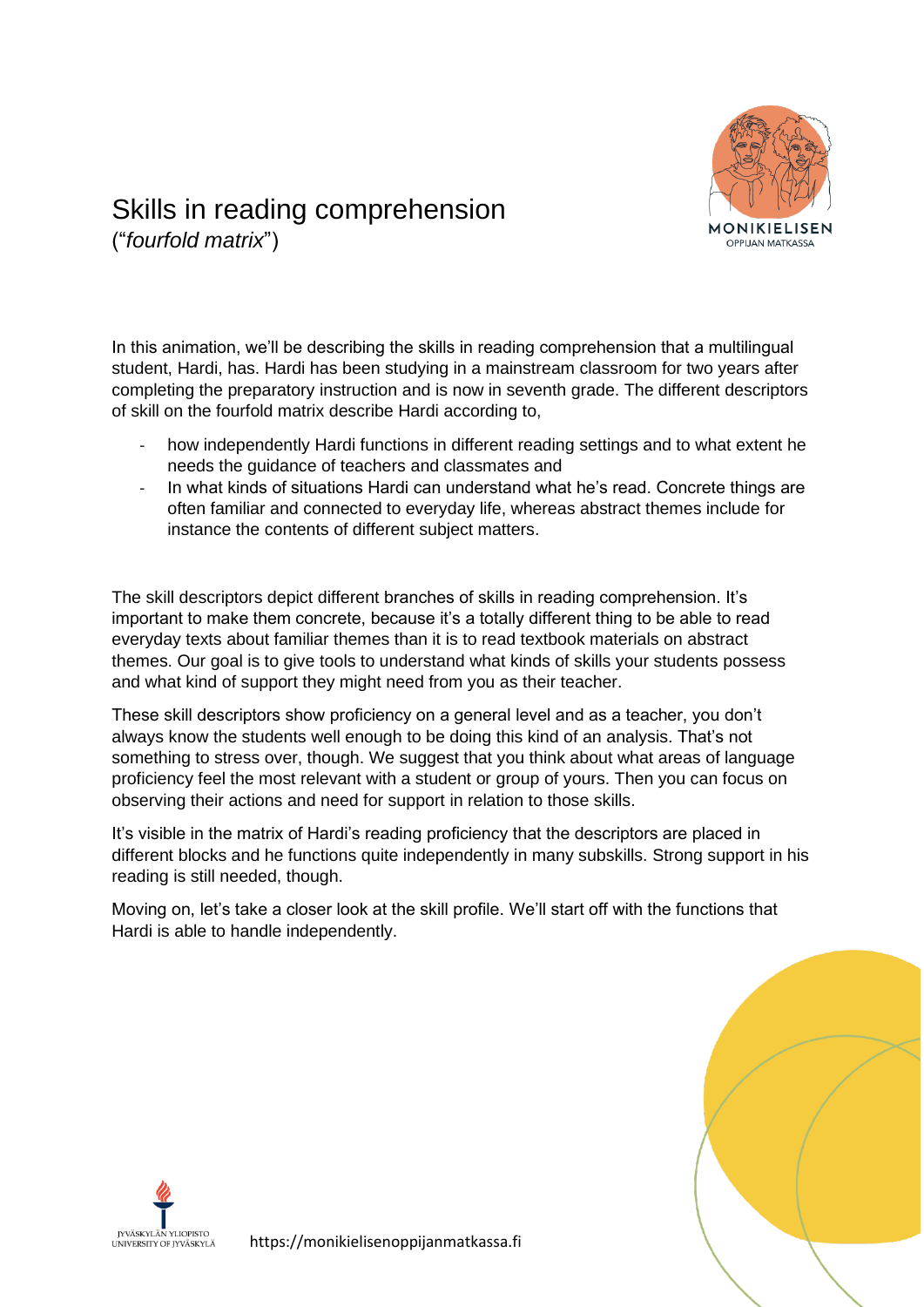- From concrete, familiar topics, Hardi understands **the core contents**: from factual texts, the facts, from an argumentative text, the opinion and its reasoning and from narrative texts, the main order of events. He also has an understanding of which **text type** he's dealing with and why and to whom the text is written and oriented. In addition, Hardi gets the main points out of motivating texts if the topic is familiar, even from the more challenging ones. He has the ability to read more holistically in these situations and to put what he's read into perspective with his own thoughts.
- If a text is abstract and challenging, Hardi cannot, when asked, explain the reading with his own words, but has to **repeat** the contents as they are. So, he often finds the right spot in the text but, doesn't necessarily understand what is said. This could be caused by him resorting to a linear style of reading for the most part, meaning that he reads texts word-by-word. Other reasons obviously might include the unfamiliarity or difficulty of the text all in all. The problem with reading **linearly** is that it's slow and heavy and the reader might not remember, when at the end of the sentence, what was said in the beginning. The process also makes it impossible to obtain an understanding of the whole or to distinguish between main points and details or to activate one's own thinking.
- When Hardi is reading about abstract topics, he understands different detached details, but seeing the whole and relations between things proves challenging. Hardi is able to make use of visual elements, photos and graphics, to support his comprehension but, the teacher's support in interpreting them is still needed. Especially the more difficult texts have Hardi unable to deduce or anticipate meanings. It's also challenging for him to **engange with the texts** or to evaluate the contents critically. **The utilization of the content** and applying it to his own thinking, speech or writing is challenging if the text is abstract.
- As it is with any language user, **understanding a text's function** is tied in with the context. Naturally, Hardi faces new and unfamiliar situations more often than the average **Finn** just because he hasn't lived **in Finland** that long. For example, a roadside election ad, a new schedule at the turn of a school period or a headline in the newspaper all require different kinds of understanding of the larger **context** and the current **situation:** the Finnish political system and its upcoming election, the periodic system of time management in education – or the sales tactics of tabloids and the timely public scandals. The interpretation of even the simplest texts is hard if the context, the situation and the function of the text in them is not familiar. On the other hand, even the most abstract text becomes comprehensible if the context is familiar and interesting (such as the commentary on a football game might be to Hardi).
- And as the last thing, understanding attitudes and tones and relationships between things are hard to achieve and require support from the teacher and friends.